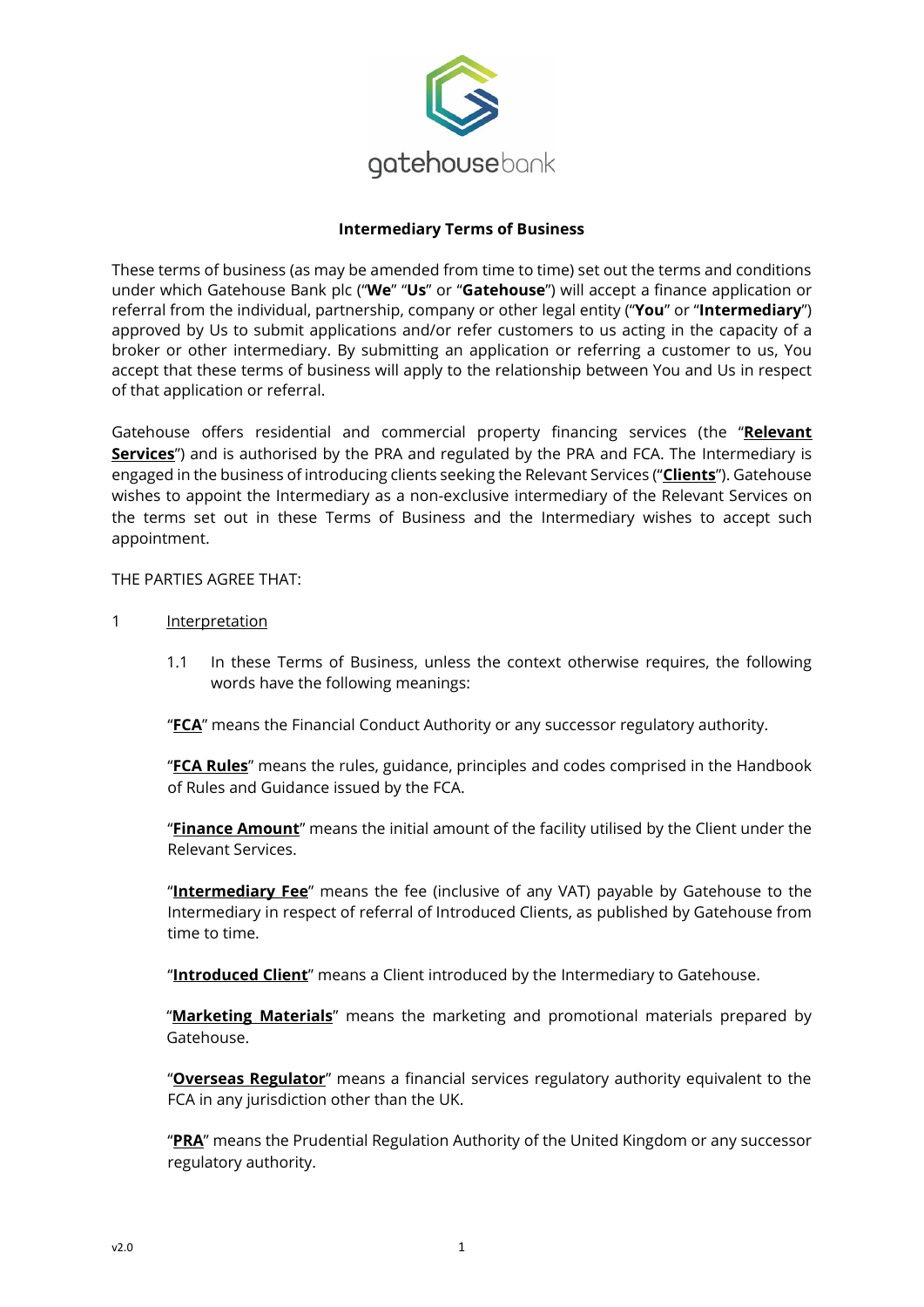

- 1.2 References to statutory provisions, regulations, notices or the FCA Rules shall include those provisions, regulations, notices or FCA Rules as amended, extended, consolidated, substituted, re-issued or re-enacted from time to time.
- 1.3 References to Clauses are references to clauses of these Terms of Business and headings are inserted for convenience only and shall not affect the construction of these Terms of Business.

## 2 Appointment of the Intermediary

Gatehouse hereby appoints the Intermediary to act as non-exclusive intermediary and the Intermediary hereby accepts such appointment and agrees to assume the obligations set out in these Terms of Business. Gatehouse may refuse to accept a Client introduced by the Intermediary as an Introduced Client.

#### 3 Intermediary Obligations

- 3.1 The Intermediary agrees that it will:
	- 3.1.1 not make any representation or warranty or incur any liability on behalf of Gatehouse;
	- 3.1.2 comply with and assist in any investigation or other acts as shall be required under any law or regulation;
	- 3.1.3 subject to obtaining the Introduced Client's consent if required by the FCA Rules or other regulation, advise Gatehouse of the circumstances that would require the Introduced Client to be treated as vulnerable customer under the FCA Rules;
	- 3.1.4 not provide or purport to provide any research, advice or personal recommendations behalf of Gatehouse or that would otherwise breach applicable law and regulation;
	- 3.1.5 only use the agreed Marketing Materials and not use the name or logo registered by Gatehouse or any Marketing Material without the prior written consent of Gatehouse;
	- 3.1.6 inform Gatehouse of the change, no less than 30 days' in advance, in its name or status, including its regulatory status and not carry on any regulated activity unless it has the requisite permission or licence to do so and comply with all applicable laws and regulations applicable to in all jurisdictions in which it may operate or deal with Clients;
	- 3.1.7 as a data controller of personal data, comply with applicable data protection and privacy legislation, regulations and guidance including Regulation (EU) 2016/679 (the "General Data Protection Regulation") and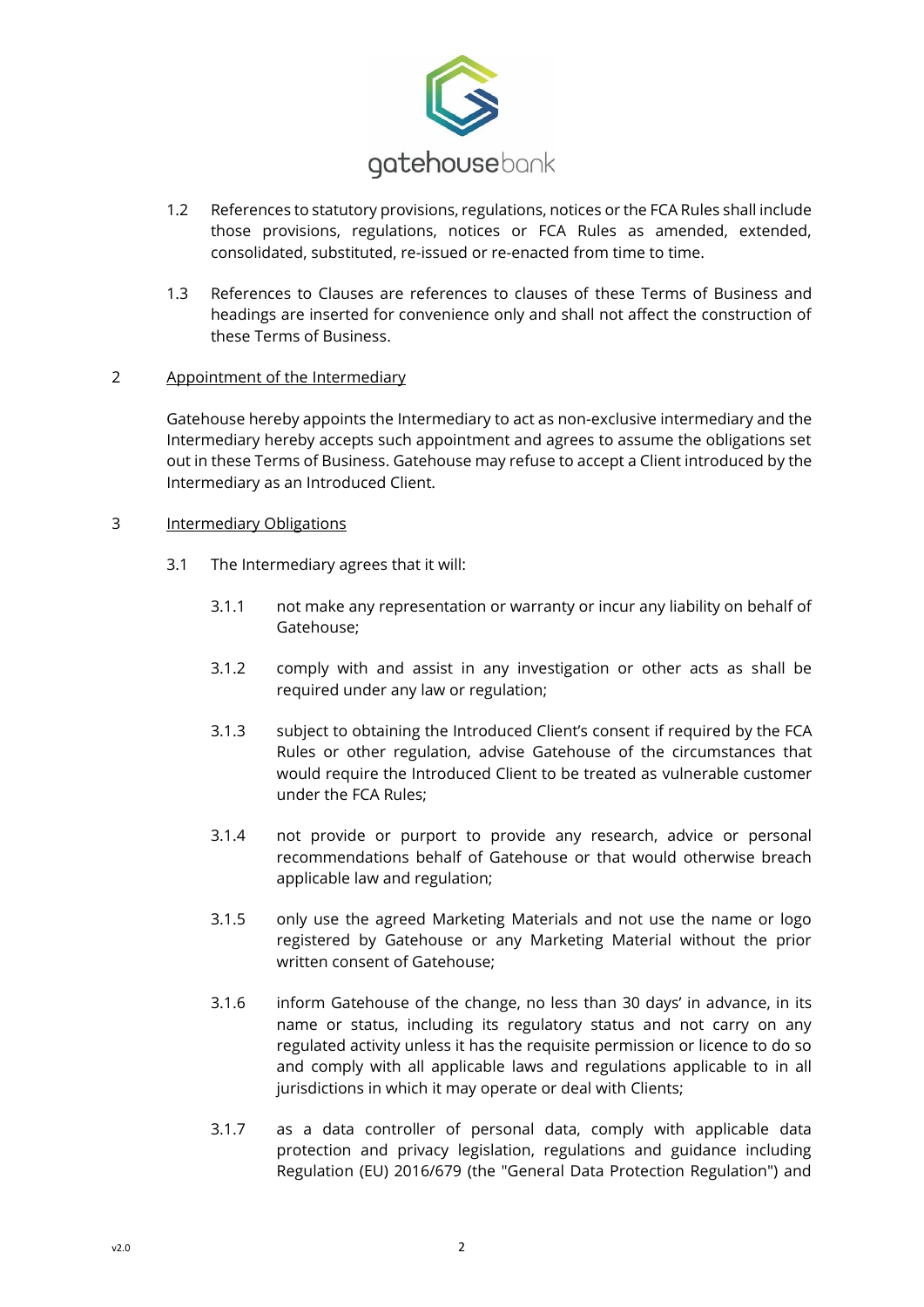

Data Protection Act 2018 (or, in the event that the UK leaves the European Union, all legislation enacted in the UK in respect of the protection of personal data) and the Privacy and Electronic Communications (EC Directive) Regulations 2003. This shall include but not be limited to the Intermediary's obligations to:

3.1.8 tell individuals when the Intermediary provides their personal data to Us; and

3.1.9 inform them of Our Privacy Notice, which can be accessed from our website;

- 3.1.10 immediately advise Gatehouse if it believes it has breached these Terms of Business; becomes subject to any criminal, tax or regulatory investigation; or there is any material process, control or rule breach or failure by the Intermediary relating to the Services provided under these Terms of Business;
- 3.1.11 maintain in force, in accordance with applicable law and regulation, including anti-bribery and anti-corruption, and shall at all times comply with, appropriate policies and procedures in relation to gifts and entertainment and inducements; and
- 3.1.12 maintain insurance of the type and to the limits necessary to cover any and all of its liability which may arise from making referrals to Gatehouse and as required or specified by the Intermediary's regulator (if any) from time to time.
- 3.2 Gatehouse may record and monitor telephone calls between its staff and the Intermediary's staff for regulatory and quality control purposes.

# 4 Gatehouse Obligations

- 4.1 Gatehouse agrees that it will:
	- 4.1.1 provide to the Intermediary up to date information on the Relevant Services;
	- 4.1.2 provide the Intermediary with such copies of Marketing Materials, and such other documents issued by or relating to Gatehouse and the Relevant Services from time to time as the Intermediary may request.

### 5 Fees and Expenses

5.1 Gatehouse shall pay to the Intermediary the Intermediary Fee for each Client it have placed and who takes up the Relevant Services. For the avoidance of doubt, no fees shall be payable in respect of other Relevant Services provided by Gatehouse to a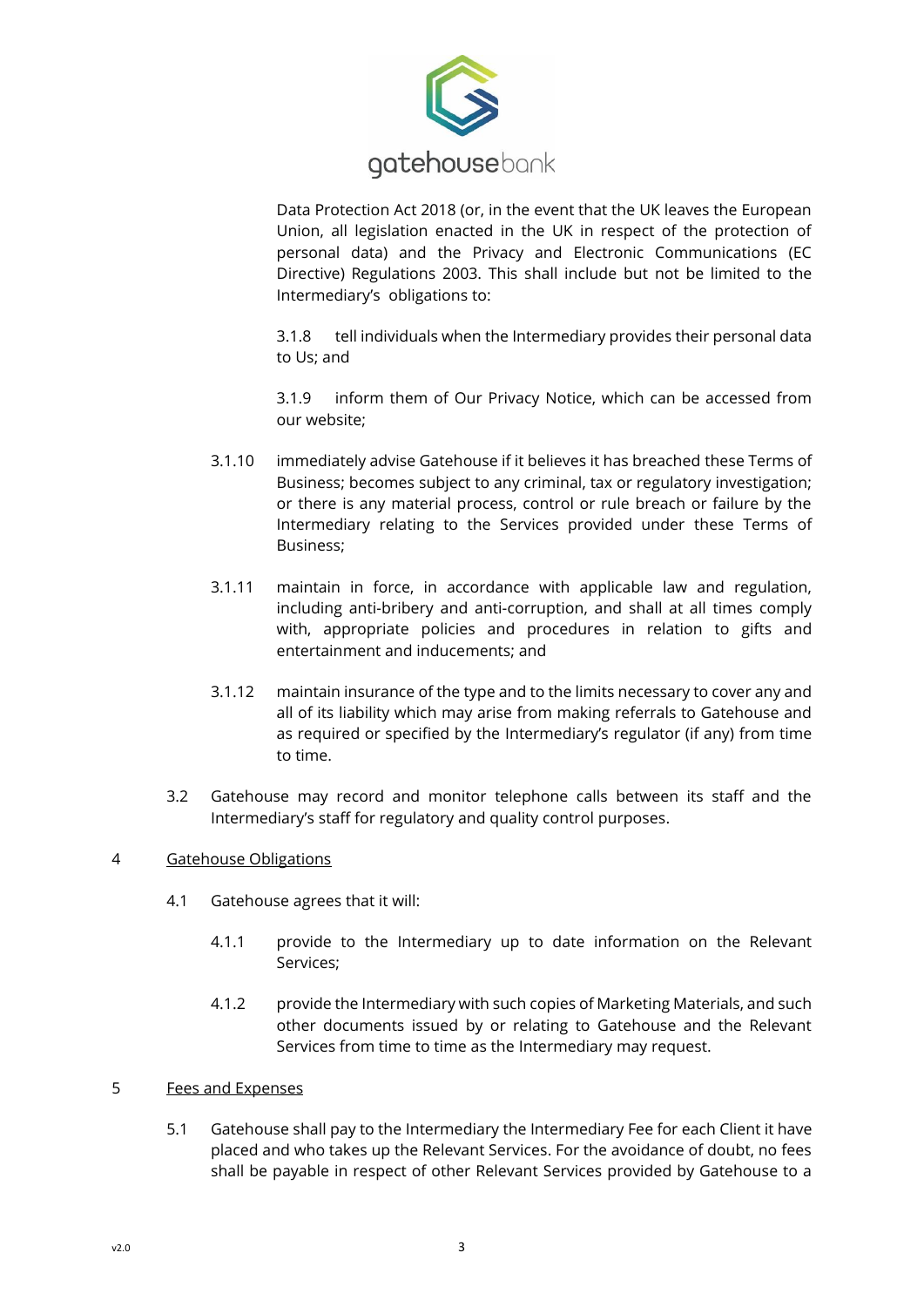

Client that has been placed with Gatehouse by the Intermediary.

- 5.2 The current scale of fees is set out on Gatehouse's website and Gatehouse shall issue a notification of any change in the Intermediary Fee payable by the publication of a new scale of fees. The Intermediary shall be deemed to have accepted such change, in respect of any Client placed on or after the effective date of such change, if the Intermediary continues to place Clients under these Terms of Business.
- 5.3 The Intermediary agrees that it will comply with any FCA or equivalent Overseas Regulators' rules on inducements and for that purpose will satisfy itself that the payment of the remuneration provided to it by Gatehouse does not impair compliance with the Intermediary's duty to act in the best interests of its clients. It shall also disclose to the Client the existence, nature and amount of the remuneration that it receives under these Terms of Business, keep a record thereof and make such records available to Gatehouse on demand.
- 5.4 The Intermediary will be solely responsible for the payment of any out of pocket expenses incurred in the provision of the Services.
- 5.5 If the Intermediary is a member of a third party mortgage club or network with whom Gatehouse has a referral arrangement ("**Third Party**"), fees shall be payable by Gatehouse directly to that Third Party. The Intermediary shall seek payment of its fees from that Third Party, as agreed between that Third Party and the Intermediary, and shall have no recourse to Gatehouse in respect of any fees. In all other cases, the Intermediary Fee shall be paid to the account of the Intermediary notified to Gatehouse by the Intermediary from time to time.

#### 6 Commencement and Termination

- 6.1 These Terms of Business may be terminated immediately by Gatehouse by notice in writing with immediate effect if:
	- 6.1.1 the Intermediary has breached any of the terms of these Terms of Business which has not been remedied within 14 days after receipt of notice from Gatehouse that the Intermediary is in breach; or
	- 6.1.2 the Intermediary has conducted itself in a manner which, in the opinion of Gatehouse (acting in good faith), has brought or is likely to bring Gatehouse into disrepute; or
	- 6.1.3 the Intermediary becomes bankrupt, insolvent or unable to pay its debts as they fall due or similar proceedings relating to insolvency are filed or initiated against the Intermediary.
- 6.2 If these Terms of Business are terminated, the Intermediary shall promptly destroy or return all of the information and materials supplied by Gatehouse.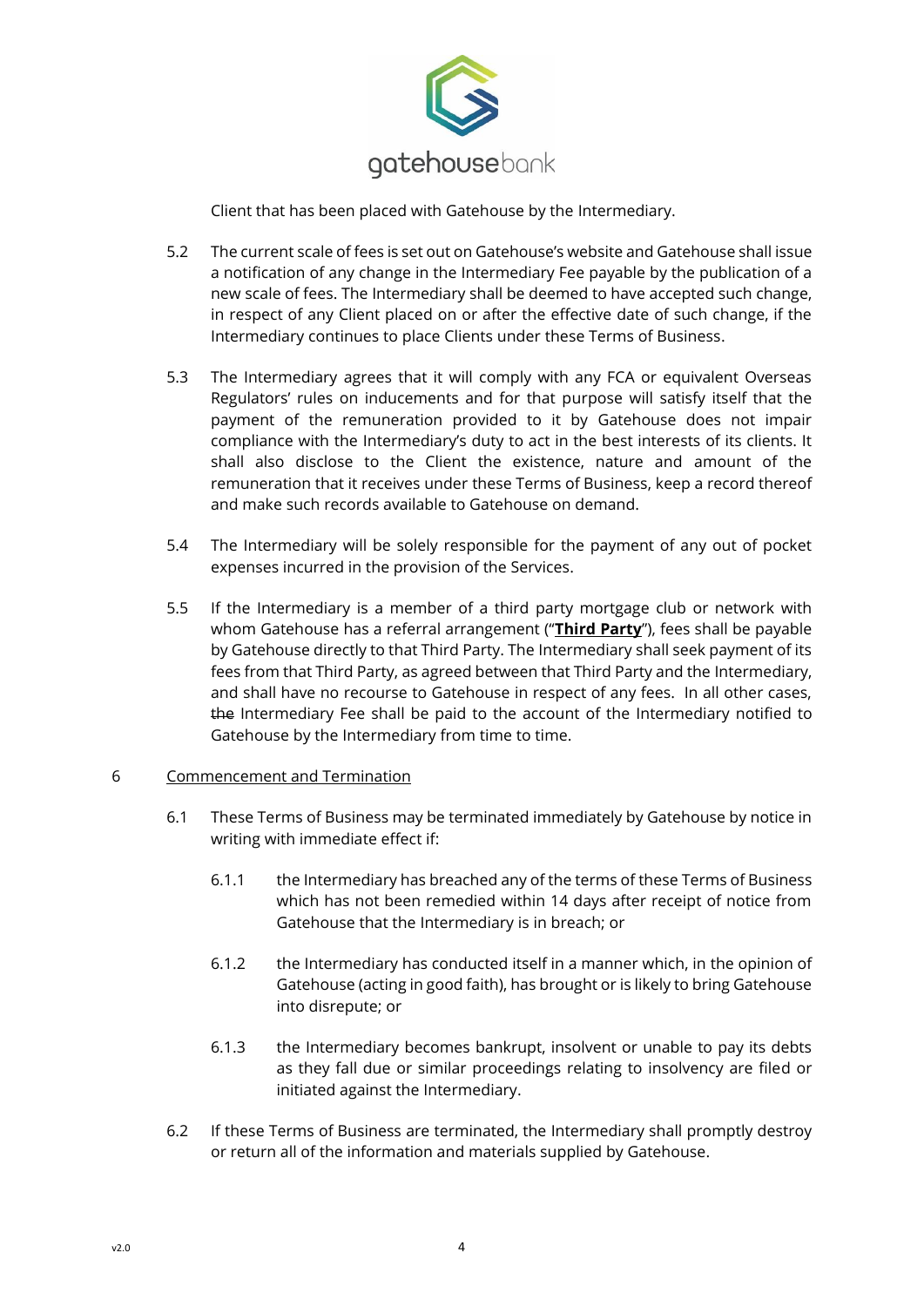

- 6.3 If these Terms of Business is terminated, this will not affect the rights and obligations accrued up to the date of termination including Gatehouse's obligation to pay the Intermediary any monies due in accordance with these Terms of Business.
- 6.4 Upon termination in accordance, the rights and obligations of the Parties under these Terms of Business shall terminate and be of no future effect, except that Clauses 7 and 10 shall remain in full force and effect.

## 7 Confidentiality

Each Party shall at all times protect the confidentiality of information acquired in consequence of these Terms of Business except as may be required to be disclosed by law or regulation. Nothing shall prevent the disclosure of information by either Party to its auditors or legal or other professional advisers.

#### 8 Notices

- 8.1 Any notice to be given by the Intermediary may be delivered in person or by post addressed to Gatehouse, for the attention of the General Counsel, at Gatehouse's registered office or sent by fax or e-mail to such numbers or address as may be published by Gatehouse for such purpose from time to time.
- 8.2 Any notice to be given by Gatehouse may be delivered in person or by post, fax, or e-mail addressed in accordance with the details provided by the Intermediary to Gatehouse from time to time or in person or by post to the Intermediary's registered address, where applicable.

#### 9 Miscellaneous

- 9.1 Neither Party shall assign all or any of its rights or benefits under these Terms of Business without obtaining the written consent of the other.
- 9.2 The Intermediary shall **i**ndemnify and Gatehouse against all or any claims brought against Gatehouse resulting from any breach by the Intermediary of these Terms of Business.
- 9.3 These Terms of Business may only be amended by written agreement of the Parties.
- 9.4 These Terms of Business constitutes the whole agreement between the Parties relating to its subject matter and supersedes any prior terms of business relating to the subject matter.
- 9.5 If any provision of these Terms of Business is held to be illegal, void, invalid or unenforceable, such provision shall be deemed to be deleted from these Terms of Business as if it had not originally been contained in these Terms of Business and the legality, validity and enforceability of the remainder of these Terms of Business.